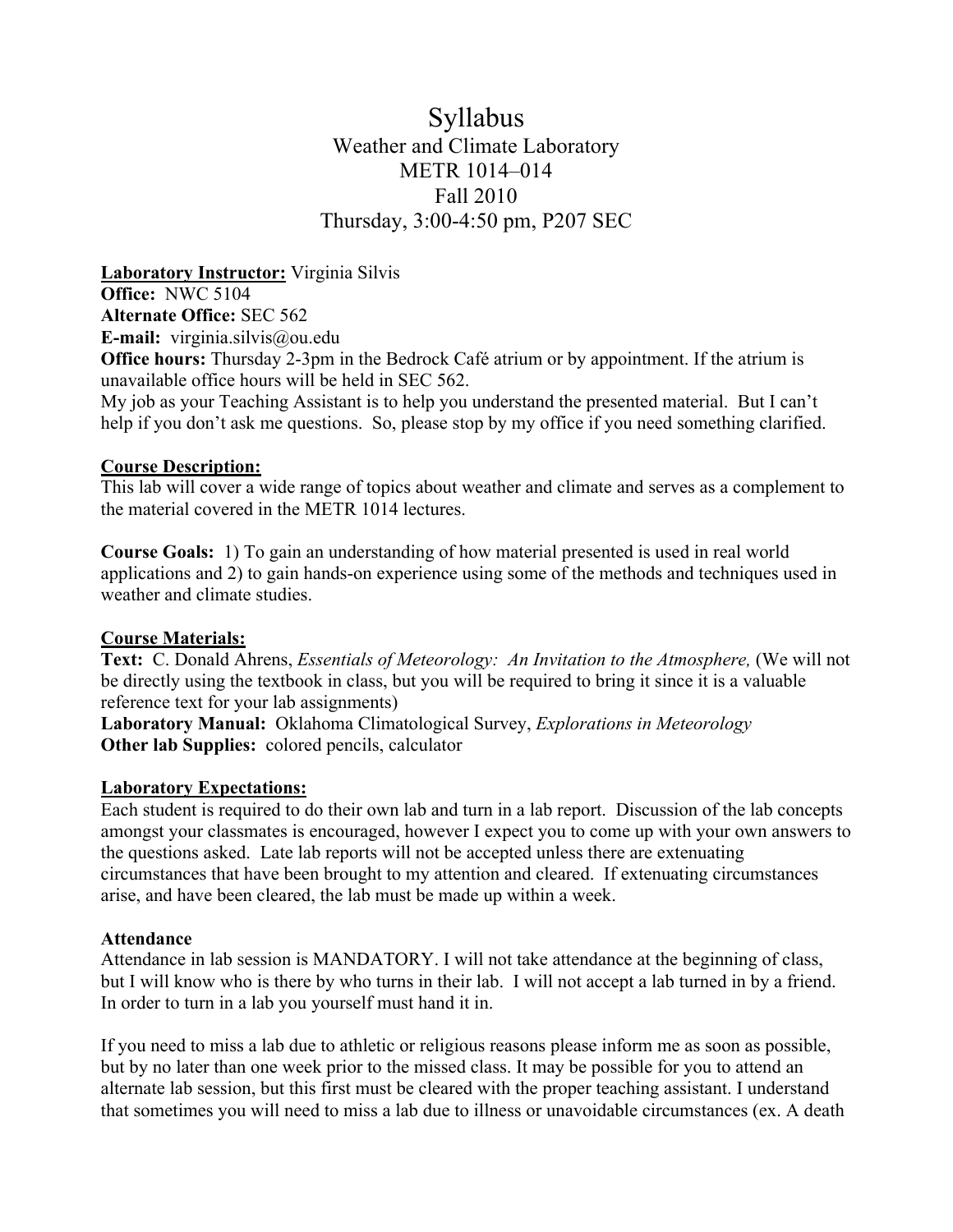in the family) and will not be able to provide the required one week notice. Please let me know as soon as possible and other arrangements can be made for you to receive credit for your lab.

### **Lab Structure**

We will start each lab promptly at the stated starting time. Please make your best effort to not come in late as it disrupts the class. Be sure to come prepared. This means bringing a pencil, eraser, calculator, and sometimes colored pencils to each class. I will give a brief introduction to each lab before you start on your assignment, and this is a good time to ask questions if you have any.

Labs are to be completed in class only. The two hours allotted to class should be sufficient to complete each lab, so please use your time effectively. Labs are due at the end of each lab period.

DO NOT WORK ON THE LAB EXERCISE BEFORE CLASS!! This will be considered a form of cheating, and will result in a score of zero on that particular lab.

# **Grading**

| Lab exercises | 60% |
|---------------|-----|
| Lab quizzes   | 40% |

Your final lab grade will account for 25% of your total grade in the course. The labs will be graded for the most part on accuracy. You may lose points for sloppy or illegible work, so please be as neat as possible. The lowest lab assignment percentage grade will be dropped. There will be 5 quizzes over lab material throughout the semester.

### **Correspondence:**

When sending me e-mails, please use your OU e-mail address and put METR 1014: last name in the subject line. I receive many e-mails and this will ensure that yours are read before the others.

### **Classroom Courtesy:**

Cell phones, pagers, and watch alarms should be turned off or put to silent before coming to lab.

### **Desire2Learn Website:**

I will be using Desire2Learn in this lab for posting grades, lab notes, and other important information. You can find this at https://learn.ou.edu. Please check it regularly for announcements.

#### **Accommodation of Students with Disabilities**

The University of Oklahoma is committed to providing reasonable accommodation for all students with disabilities. Students with disabilities who require accommodations in this course are requested to speak with the instructor as early in the semester as possible. Students with disabilities must be registered with the Office of Disability Services prior to receiving accommodations in this course. The Office of Disability Services is located in Goddard Health Center, Suite 166. You may contact the office at 405-325-3852 (voice) or 405-325-4173 (TDD).

#### **Academic Misconduct**

Cheating will not be tolerated and will be reported. No exceptions, no excuses. Those found cheating will be penalized under the OU Academic Misconduct Code, which can be found at http://www.ou.edu/provost/integrity. In short, if you cheat, expect to be removed from the course and to receive an F for the course.